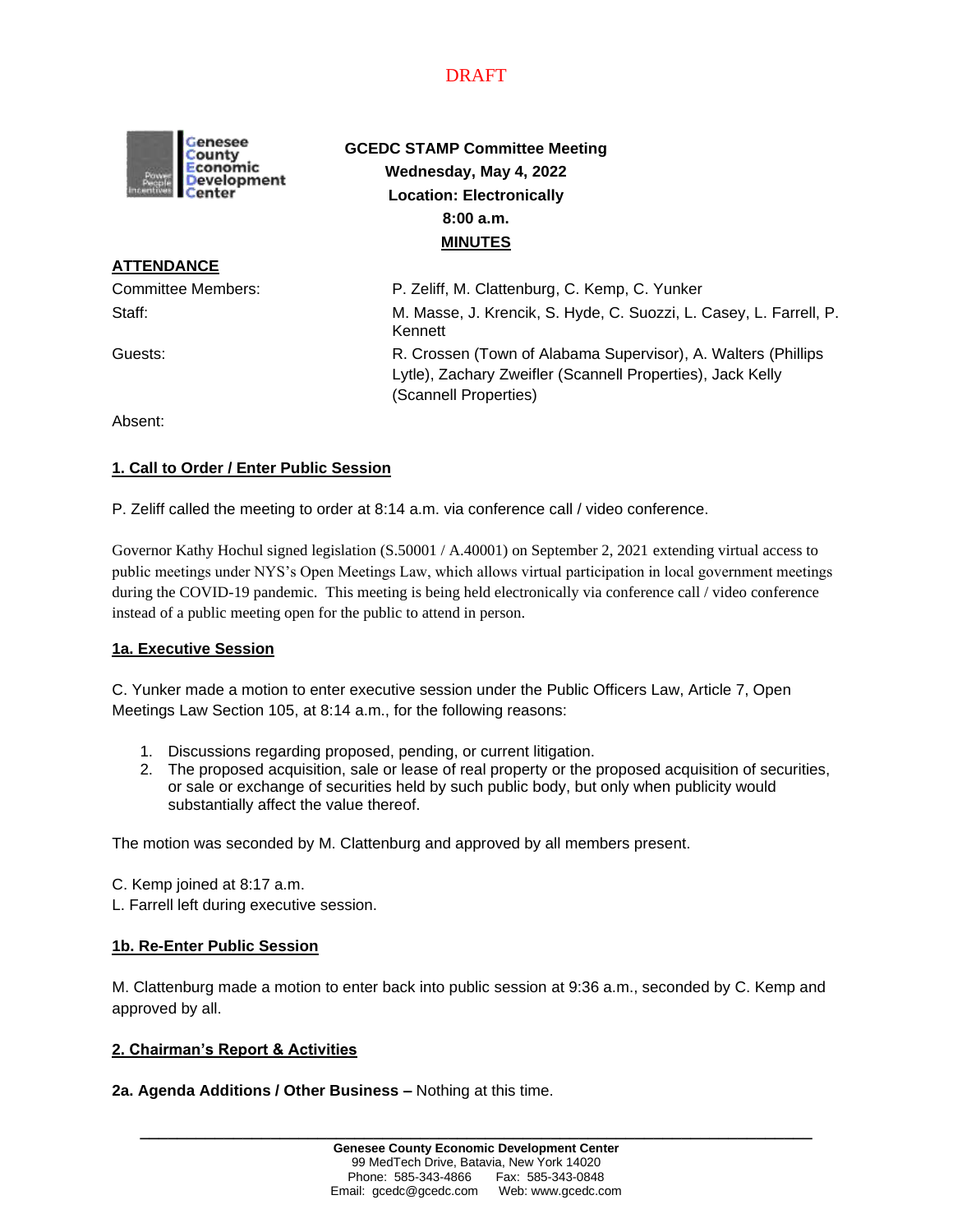### **2b. Minutes: March 23, 2022**

**M. Clattenburg made a motion to approve the March 23, 2022 minutes; the motion was seconded by C. Yunker. Roll call resulted as follows:**

P. Zeliff - Yes C. Yunker - Yes M. Clattenburg – Yes C. Kemp - Yes

**The item was approved as presented.**

### **3. Discussions / Official Recommendations to the Board:**

**3a. Easement Approval -** In conjunction with the installation of the force main from the STAMP site to the direct discharge point at Oak Orchard Creek, there are several easements needed. Based on a compensation model the following payment is needed for one easement:

**1.** Temporary Easement 21 - \$500

**Fund Commitment**: \$500 from the \$33 million.

**M. Clattenburg made a motion to recommend to the full Board the approval of the ROW easement payment not to exceed \$500 as presented; the motion was seconded by C. Yunker. Roll call resulted as follows:**

P. Zeliff - Yes C. Yunker - Yes M. Clattenburg – Yes C. Kemp - Yes

**The item was approved as presented.**

**3b. Revised Land Lease Agreement for STAMP Farming-** The GCEDC has previously approved a standard lease agreement for any farming activities on any of our corporate parks. While discussing some options with a farmer at STAMP to assist with our land management plans as well as the potential for a tenant to commit to STAMP and potentially impact the land prior to the crop being harvested, the farmer has made a request for the STAMP Committee to consider a revision in the lease agreement for 2022. Farming the land at the STAMP site helps with overall maintenance of the property as well as preventing any wetlands from expanding or other things which could cause issues for potential development. The farmer at STAMP is concerned that if he is only reimbursed for the cost of the crop, and not the fair market value, if the lease is cancelled early for a project to start construction, being reimbursed of cost for his crop would have a severe negative impact on his farming operations. His request is to change the reimbursement to be based on the fair market value of the crop that is impacted.

**Fund commitment:** None.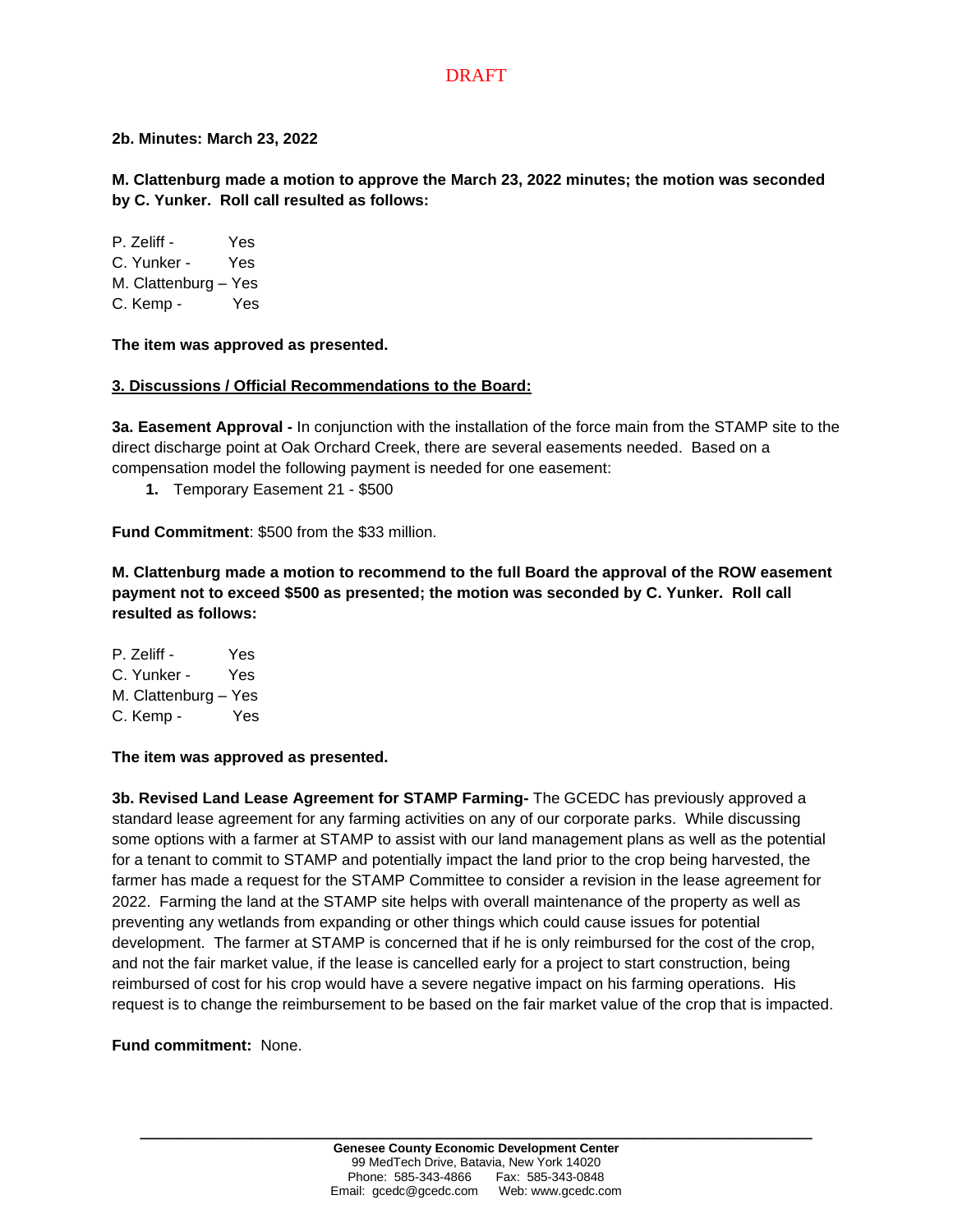**C. Yunker made a motion to recommend to the full Board the approval the Revised Land Lease Agreement with Norm Giess for STAMP Farming as presented; the motion was seconded by M. Clattenburg. Roll call resulted as follows:**

P. Zeliff - Yes C. Yunker - Yes M. Clattenburg – Yes C. Kemp - Yes

**The item was approved as presented.**

**3c. Draft Land Management Plan -** The draft land management plan was provided to the Committee members on April 29<sup>th</sup> to allow ample time for review. No comment or vote was requested at this time. The Committee requested a red-lined version, denoting the changes from 2017.

**3d. NYPA Facilities Study -** Upon completion of the SIS study, NYPA required that a Facilities Study (FS) be completed on the proposed substation. NYPA completed the study, and requested a deposit of \$100,000 for this work at the signing of the Facilities Study in 2020. This payment and agreement were approved in February of 2020. The original agreement had a scheduled FS completion date of May of 2020. The final Q580 FS Report Rev. 6 was issued on April 7, 2022. It took almost 2 years to finalize the FS due to the major change in the configuration of the Q580 STAMP Station and the associated additional studies needed to justify/confirm the reliability and operability of the revised configuration.

**Fund commitment:** An increase of \$53,000 covered under the existing \$8 million NYESD grant.

**C. Yunker made a motion to recommend to the full Board the approval to pay an additional \$53,000 for the Facilities Study Agreement as presented; the motion was seconded by M. Clattenburg. Roll call resulted as follows:**

P. Zeliff - Yes C. Yunker - Yes M. Clattenburg – Yes C. Kemp - Yes

**The item was approved as presented.**

**3e. Access License Agreement for Plug Power and/or Affiliates for Substation Construction -** Phillips Lytle has prepared for the GCEDC an Access License Agreement to allow Plug Power, O'Connell Electric, and their agents to enable construction of the substation on GCEDC owned property until the transfer of the property to National Grid and NYPA can be completed. Any contractors would be required to sign indemnity agreements, provide proof of insurance, and list the GCEDC as an additional insured on their policy with the applicable coverage limits as set forth by the GCEDC.

### **Fund Commitment:** None.

The Committee recommended that under section 3, the automatic termination date should be extended to 365 days from the effective date.